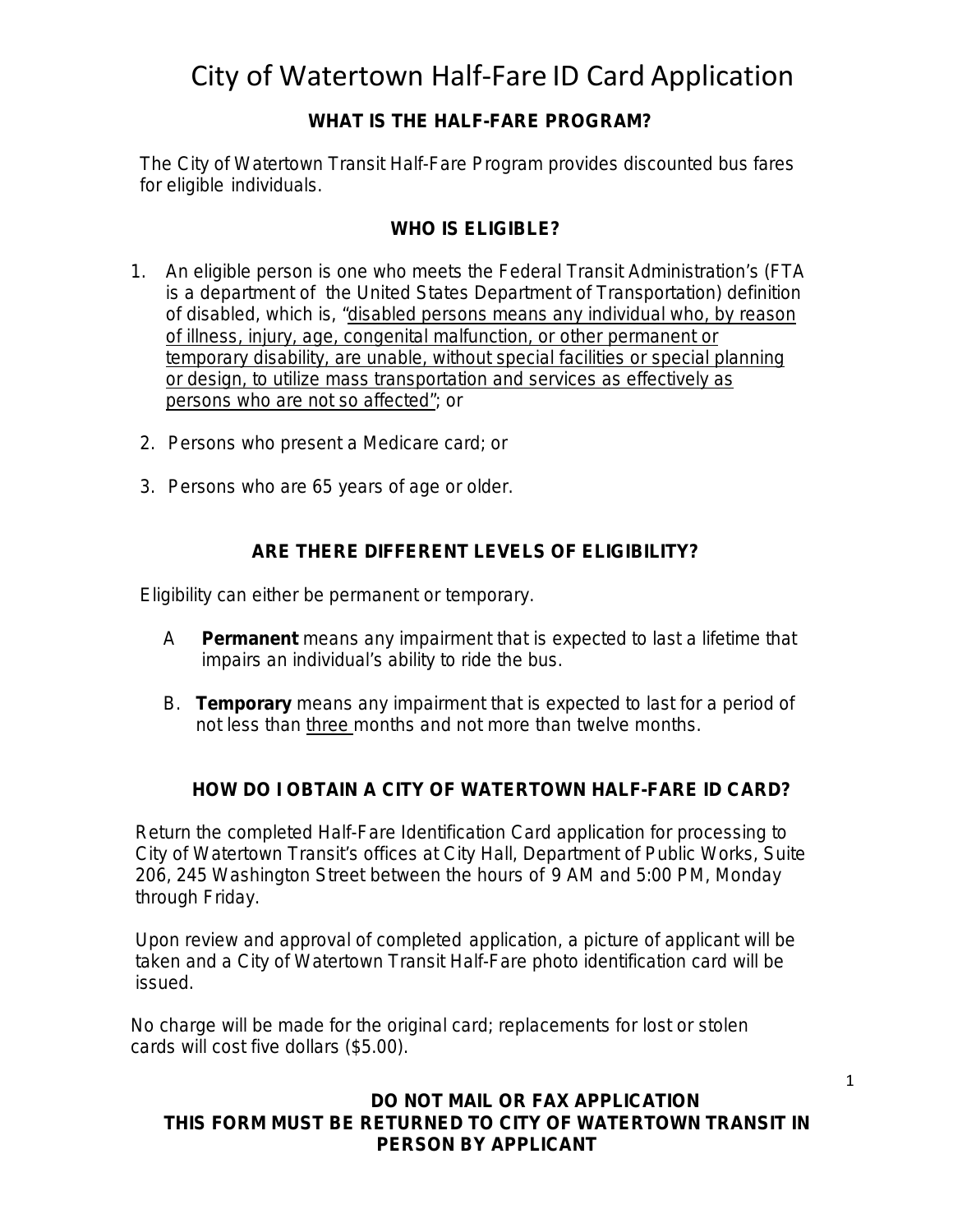# City of Watertown Half-Fare ID Card Application Part 1 – Applicant Information

#### **Please complete in full:**

|                                | State: State: |                                                                    | <u>Zip:__________________</u> |
|--------------------------------|---------------|--------------------------------------------------------------------|-------------------------------|
|                                | Birthdate:    | <u> 1989 - Johann Barbara, martxa amerikan personal (h. 1989).</u> |                               |
|                                |               |                                                                    |                               |
|                                |               |                                                                    |                               |
| <b>Emergency Phone Number:</b> |               |                                                                    |                               |

#### **I am applying for a City of Watertown Transit Half-Fare I.D. Card on the following basis:**

#### *(Please check only one; Photo I.D. Required)*

 $\Box$  I am providing proof of eligibility and am receiving Social Security Disability Benefits or Supplemental Security Income Benefits due to disability.

 $\Box$  I am 65 years of age or older.

- $\Box$  I am presenting a valid Medicare card issued by the Social Security Administration.
- $\Box$  I am medically disabled as certified in the attached Part 2-Health Care Professional Verification form by a Physician, Psychiatrist, Psychologist (Ph.D.), Audiologist, or other qualified professional licensed in the State of New York. The City of Watertown Transit System reserves the right to contact your Health Care Provider for verification.

Applicant's Signature Date

**DO NOT MAIL OR FAX APPLICATION THIS FORM MUST BE RETURNED TO CITY OF WATERTOWN TRANSIT IN PERSON BY APPLICANT**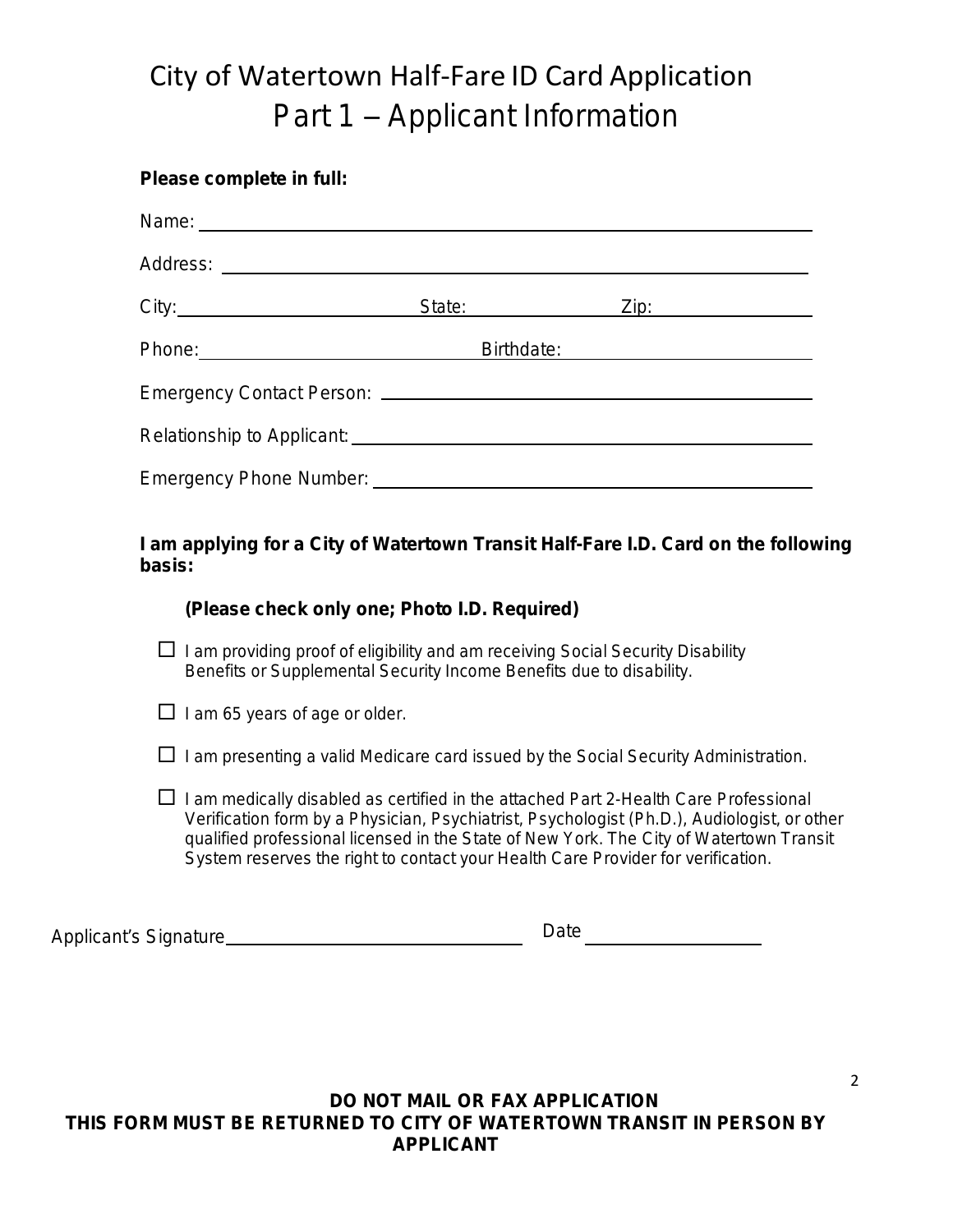## City of Watertown Half-Fare ID Card Application **DEFINITIONS OF DISABILITIES**

#### **Indicate the disability that keeps this applicant from using City of Watertown Transit buses as effectively as someone without such limitations:**

- 1. Wheelchair/Non-Ambulatory: requires use of wheelchair or three-wheeler for transportation that prevents independent mobility.
- 2. Restricted Mobility/Semi-Ambulatory: causes difficulty walking and requiring use of mobilityaid(suchasacaneorwalker),andpreventsindependentmobility.
- 3.  $\Box$  Arthritis: causes a functional motor defect in any two major limbs, and prevents independent mobility.
- 4. LossofExtremities: withlossofmajorfunctionthatpreventsindependentmobility.
- 5. **Headinjury: with functional motor defect that prevents independent mobility.**
- 6. Respiratory Impairment (dyspnea): occurs during activities such as climbing one flight of stairs, walking 200 yards on the level, orless exertion, or even atrest.
- 7.  $\Box$  Cardiac Disease: results in marked limitation of physical activity.
- 8. **Disorders of the Spine: fractures with motor and sensory loss, osteoporosis with** pain and limitation of movement, that prevents independent mobility.
- $9. \Box$  Nerve Root Compression Syndrome: with pain and motion limitation in back of neck that prevents independent mobility
- 10. MotorImpairment: duetofaultycoordinationorpalsy frombrain,spinal,or peripheral nerve injury that prevents independent mobility.
- 11. Visual Impairment: that prevents independent mobility.
- 12. | Hearing Impairment: that prevents independent mobility.
- 13. Development Disabilities: that prevents independent mobility.
- 14. Autism: that prevents independent mobility.
- $15.1$ Neurological Impairment: caused by cerebral palsy, muscular dystrophy, multiple sclerosis, seizure disorder, or other neurological impairments not controlled by medication, and prevents independent mobility.
- 16. Mental Impairment: to the degree that independent mobility is prevented
- 17. Other

#### **DO NOT MAIL OR FAX APPLICATION THIS FORM MUST BE RETURNED TO CITY OF WATERTOWN TRANSIT IN PERSON BY APPLICANT**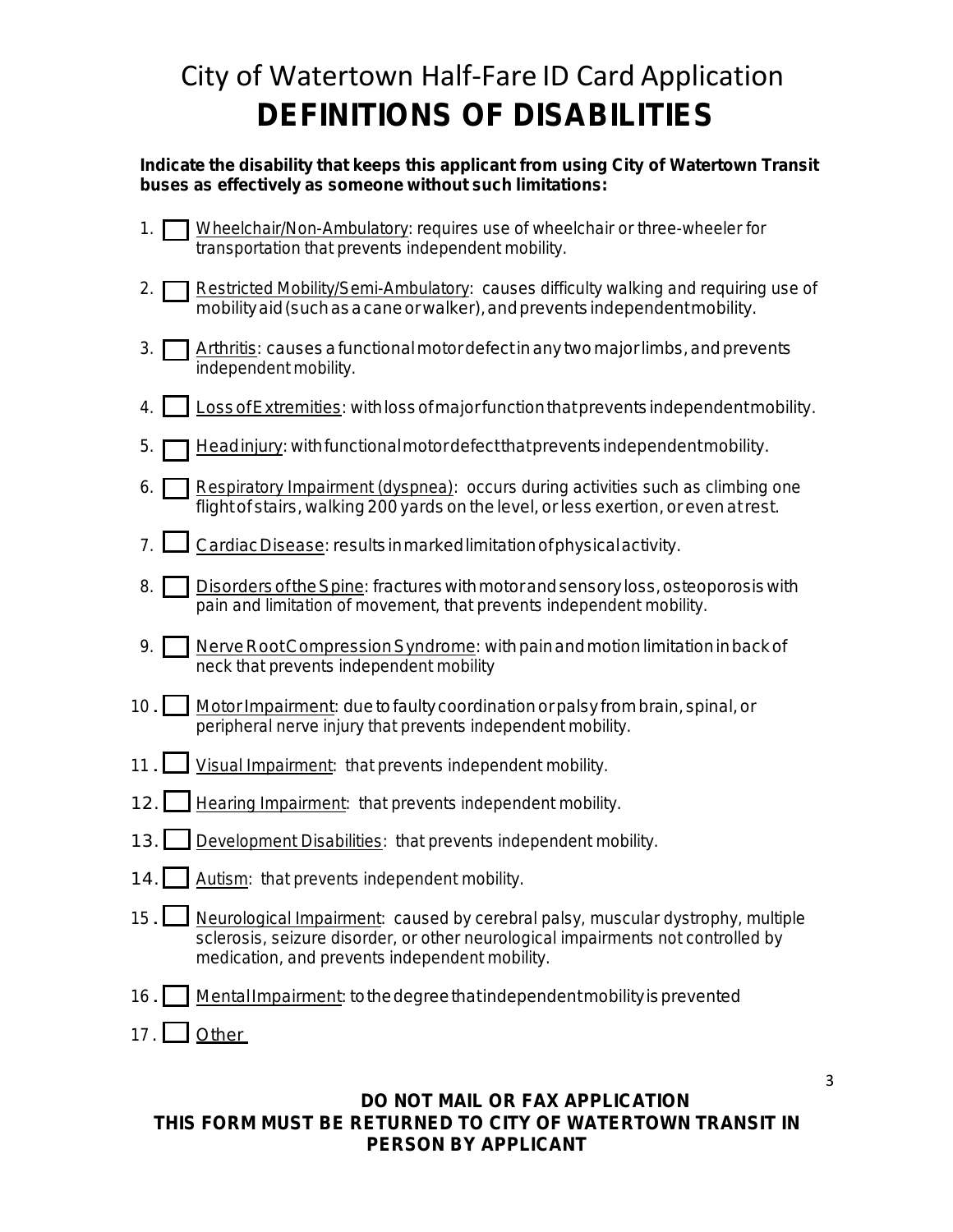## City of Watertown Half-Fare ID Card Application

## Part 2 – Health Care Professional Verification

### **TO BE COMPLETED BY THE CERTIFYING AGENT:**

(This section *must* be completed by a licensed professional for all applicants who are disabled)

### **Applicant Release**

| I authorize<br>to complete<br>this application and verify my disability to City of Watertown Transit. |               |  |
|-------------------------------------------------------------------------------------------------------|---------------|--|
| Name:                                                                                                 | Birth date:   |  |
| Signature:                                                                                            | Today's Date: |  |

### **Licensed Professional Certification**

We are aware that your patient may have a disability; however, their disability is not an automatic qualifying factor for approval of a City of Watertown Transit half-Fare ID Card (card entitles disabled passengers to receive reduced fare privileges). We are depending on you as a professional to review the Federal Transit Administration's eligibility criteria (as outlined on pages 2-4) and determine if your patient is eligible for this program based on the criteria listed.

Please answer the following questions accordingly:

I certify that \_

, can be defined as disabled

*(Print Name of Applicant)*

according to the Federal Transit Administration's definition of disabled (as noted on page 1).

I have marked the appropriate section(s) on Page 3 and believe this applicant

should be certified eligible. *(either \*Temporarily/Permanently*)

\*Length of temporary disability is estimated to be

*(Numbers of Months*)

**DO NOT MAIL OR FAX APPLICATION THIS FORM MUST BE RETURNED TO CITY OF WATERTOWN TRANSIT IN PERSON BY APPLICANT**

4